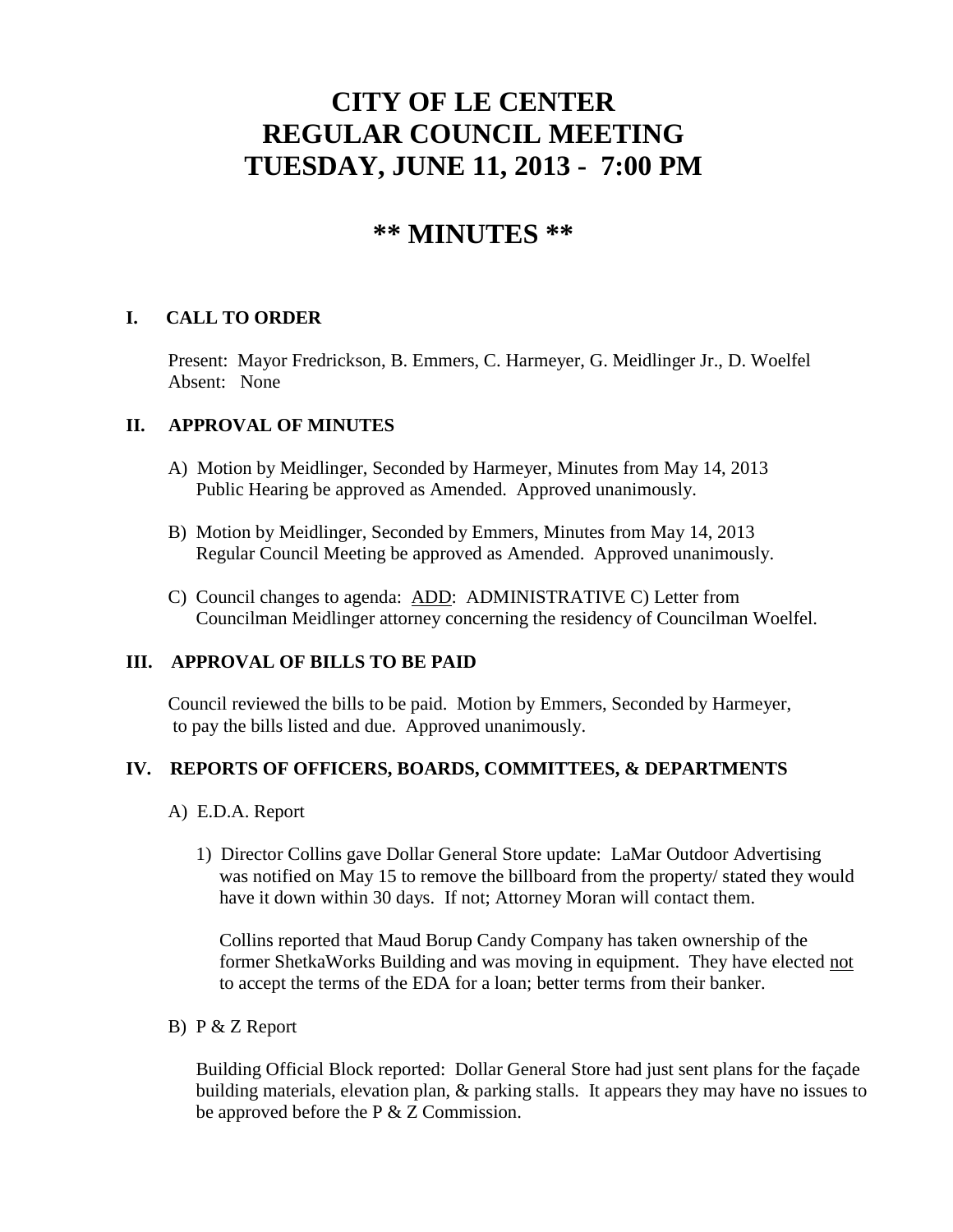C) Municipal Liquor Store

Manager Mike Nelson gave the May report: Sales were \$69,518: up \$4600 from April, and down \$1800 from May '12. Nelson also reported: YTD profit up by \$19,000 over 2012/ staff painted bathrooms/ July 13 outdoor bash/ new registers coming end of June.

D) Police Department

Police Chief Pfarr reported on the police activities for month of May: 102 calls/ 2,156 miles patrolled. Pfarr reported: calls up 24%, miles down 7%. Squad computer went down and is fixed. Squad camera went down and is fixed. Pfarr distributed the current "fines & fees schedule" that county administration has on file. All the fines/fees were extremely low and outdated. Council set a committee of Attorney Moran, Chief Pfarr, Councilman Meidlinger, & Administrator Collins to study the issue and bring back a recommendation to the entire council to consider.

E) Water, Sewer, Streets, Parks

Public Works Supt. Curt Roemhildt reported:

- Pool- pool is open.
- $\bullet$  Refuse-garbage pick-up will be on Wednesday, July 3<sup>rd</sup>.
- 1) Motion by Emmers, Seconded by Woelfel, to adopt Resolution No. 2013D, thereby approving the county rehab & overlay of South Park Avenue including sidewalks, some curb, ped ramps; cost to county of \$250,000-\$300,000 starting in mid September and construction lasting 2-3 weeks. Approved unanimously.
- 2) Motion by Fredrickson, Seconded by Meidlinger, to accept bid of \$62,428.74 from W.W. Blacktopping to mill & overlay sections of Bowler Street and North Montgomery Avenue. (Budgeted \$65,000). Approved unanimously.
- F) Bolton & Menk Engineering (Joel Hawbaker, Engineer)
	- 1) 2010 Minnesota Street Project- Hawbaker reported the project is now finalized/ will present to county for final payments.
	- 2) Gene Lewis sewer problem- they will pull two concrete panels from the street/ dig down to the sewer main line and connect the private line to main line. Cost will be divided by Johnson Bros., Barnett Const., & Bolton & Menk. This is a punch-list item, not a warranty item because project is not yet closed out.
	- 3) Todd & Jane Paulsen cracked driveway apron- Hawbaker has contacted BCM Construction and informed them this is a warranty item to be replaced at no cost.
- G) Pool Manager Dorothy Dinwiddie reported the pool opened a week later due to the cold rainy weather; saving \$2300 by not opening. Sold only 35 season passes so far (sold 126 in 2012), took in only \$8,000 so far (took in \$20,000 in 2012). Some outside painting and some concrete collar work was done. One rescue in  $3<sup>rd</sup>$  pool on first day.
- H) Le Sueur County Fair Assn. Nancy Stauff reported the sheriff's posse ride and horse show would be held that weekend/ Assn. submitted a reworked  $2<sup>nd</sup>$  application to host the Minnesota Trappers Association Conference in 2014 & 2015.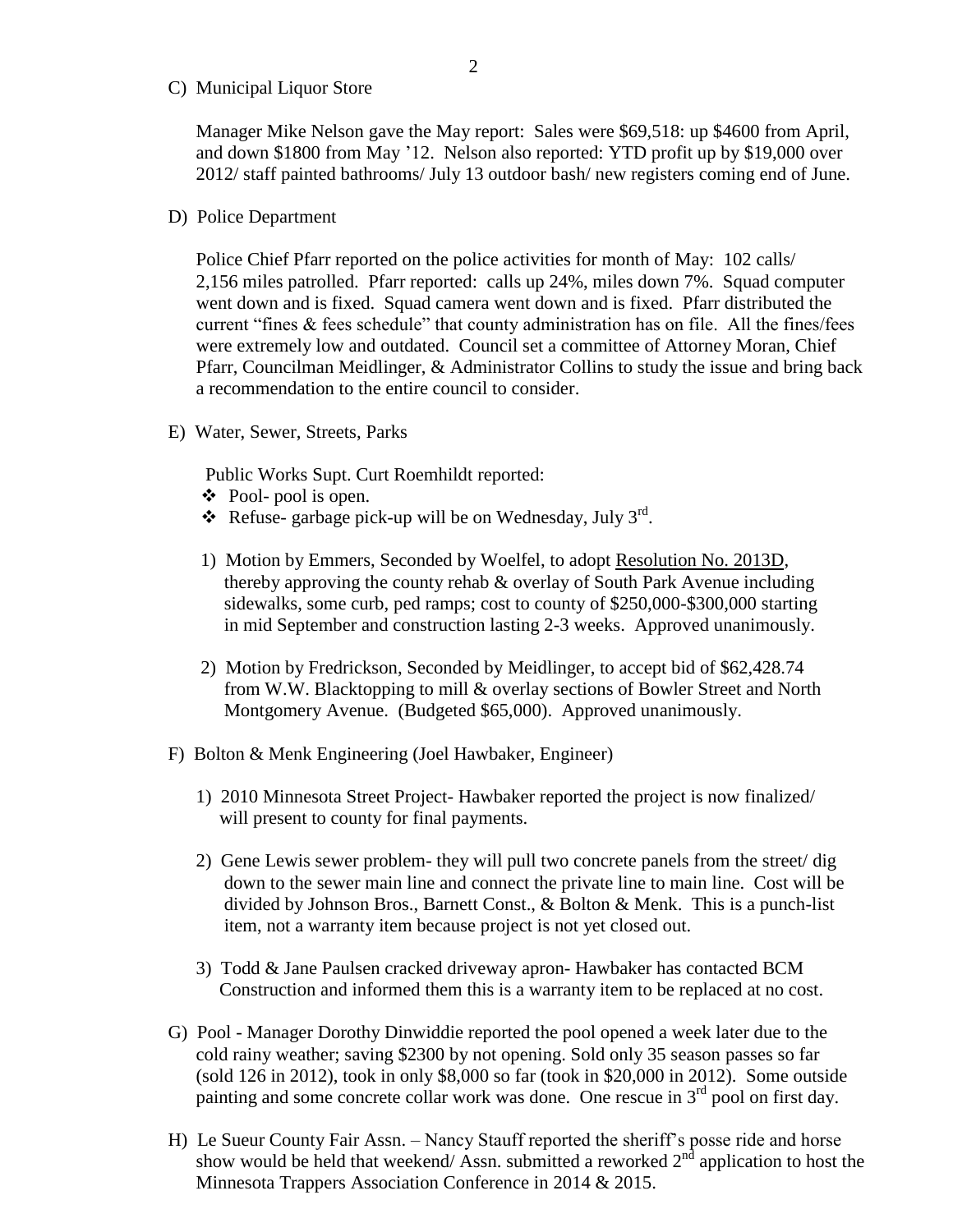#### **V. PUBLIC FORUM**

 Brian Holmes, 280 North Cordova Avenue, stated that his sidewalk is badly shaled on top; not fit to safely walk on. He also stated that the sidewalks end on his property along that street, and would the city consider allowing him to just remove the sidewalk and plant grass? Staff has been there and taken pictures. Council asked staff that sidewalks be put on the next workshop meeting agenda and staff will contact him after a decision has been reached on all sidewalks in the city.

#### **VI. OLD BUSINESS**

- A) Verizon cell-phone antenna- Attorney Moran still negotiating a price with Verizon to lease city property. Verizon has proposed a \$750 per month payment. Moran and Administrator Collins walked the property with Verizon officials.
- B) Motion by Emmers, Seconded by Woelfel, to adopt Resolution No. 2013C, thereby approving the Amended Emergency Operations Plan; put together by city emergency operations staff. Approved unanimously.
- C) Water bill late fee- discussed several options: 1) straight \$10.00 flat fee, 2) 10% fee on all past due, and 3) minimum \$5.00 late fee or 18% annual late fee (1.5% per month) which-ever is higher. After much discussion: Motion by Emmers, Seconded by Harmeyer, to charge by ordinance minimum \$5.00 late fee or 18% annual interest rate (1.5% per month) which-ever is higher, on all past due water & sewer bill accounts. Motion approved by 3-2 vote; Woelfel and Meidlinger voting No. Ordinance will take affect after publication in Leader.

## **VII. NEW BUSINESS**

- A) Tricia Chimal, 285 South Maple Avenue, had asked for a hearing before the council to question her water meter accuracy. Ms. Chimal did not show. Staff reminded council that there were two options available by ordinance: for Ms. Chimal to pay her bill or council agree to remove the meter to be sent in for testing. The cost of testing and the water bill payment would be decided by the accuracy test of the meter.
- B) Le Center Lanes request for Wine & Strong Beer License and Consumption Permit: Co-owner Ron Long spoke of the need for the licenses to help get the bowling alley up and running, and keep it stable. Staff feels the bowling alley being open and stable will actually help the Municipal Liquor Store. Motion by Emmers, Seconded by Woelfel, to approve the Wine & Strong Beer License AND the Consumption Permit for LC Lanes. Approved unanimously. Licenses must still be approved by State Liquor Control. Mr. Long asked council for permission to park on Minnesota Street until 3:00 AM some nights for midnight bowling league for  $2<sup>nd</sup>$  shift workers. Council approved this; but all vehicles must be moved when snowing so staff can plow the street.

## **VIII. ADMINISTRATION & MISC.**

 A) Collins requested that city hall offices be closed on Friday, July 5 due to staff wanting to take vacation time off that day. Council generally agreed to allow- but all staff must use a vacation day, not comp time, to be off that day and get paid for it.